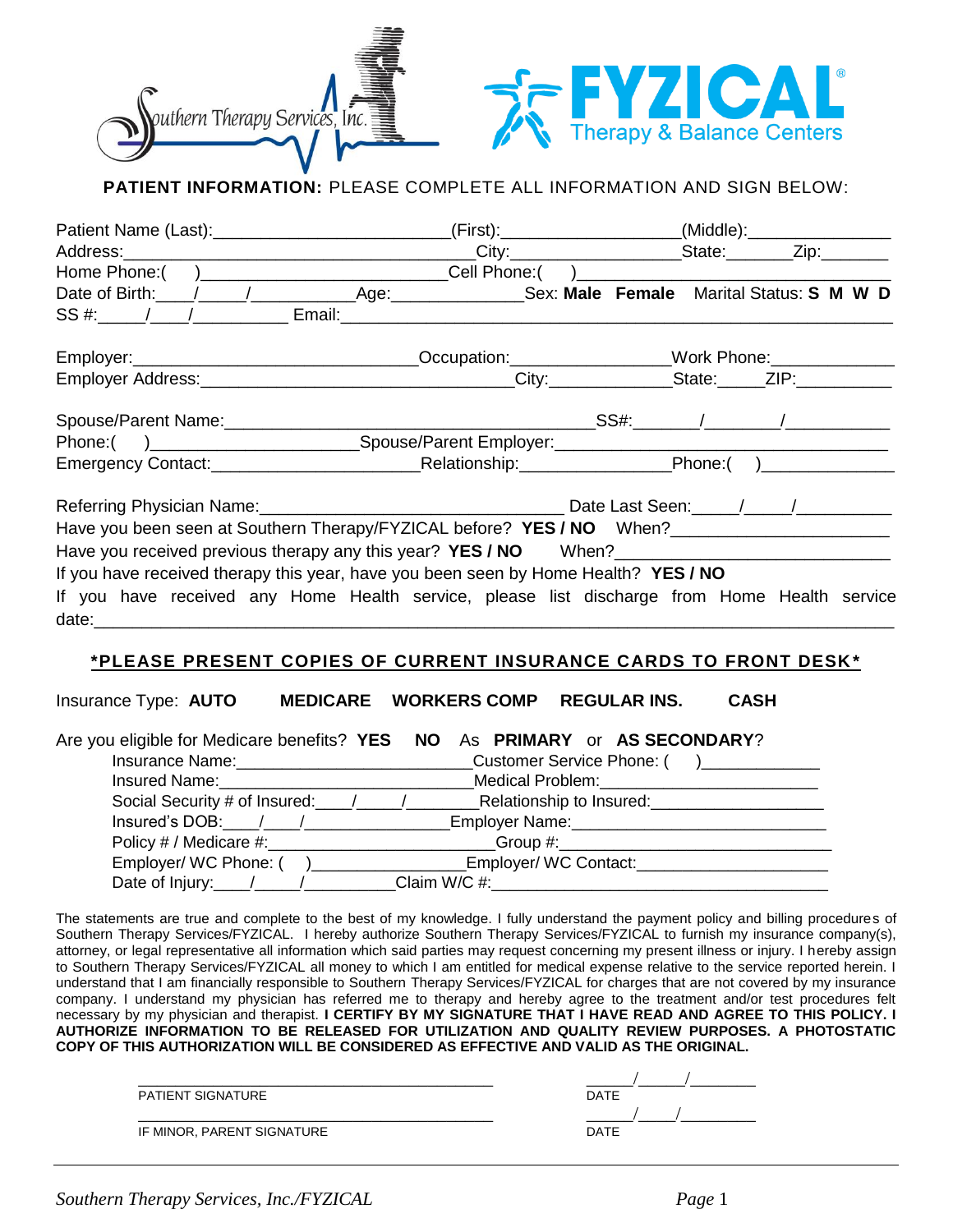# **SOUTHERN THERAPY SERVICES/FYZICAL FINANCIAL POLICY**

We do everything possible to hold down the cost of medical care. You can help a great deal by eliminating the need for us to bill you. The following is a summary of our payment policy. **ALL PAYMENT IS EXPECTED AT THE TIME OF SERVICE.**

Payment for all co-pays, percentages, deductibles, and any non-covered procedures is required at the time services are rendered. Southern Therapy Services/FYZICAL accepts cash, local personal checks, all major credit cards, and Care Credit. There is a service charge for returned checks.

Please be advised that all returning patients with an outstanding balance of 60 days overdue must make arrangements for payment in full prior to scheduling an appointment.

#### **INSURANCE:**

# **ALL CO-PAYS AND PERCENTAGES ARE DUE AT THE TIME SERVICES ARE RENDERED.**

Your insurance is a contract between you and your carrier. You are ultimately responsible for your charges. Our company accepts almost all types of insurance. Some policies are limited on their coverage; it is your responsibility to check with your insurance on limitations. Limitations may include, but not limited to, noncovered procedures and visit limits. We strive to bring you the highest quality of rehabilitative care at the lowest cost available. However, we are a business and must meet our own needs; therefore, we ask that all patients settle their accounts promptly. For your convenience, we gladly accept cash, check, or credit card. Please let us know if you have any questions regarding your financial responsibility.

Southern Therapy Services/FYZICAL does not accept attorney liens, bill third party insurance, or accept Medicaid for anyone 21 and over.

# **CASH PATIENTS:**

In an effort to contain costs to cash only patients, balances cannot exceed \$250.00. Any amount in excess of \$250.00 will result in payment on the account in full before anymore visits can be scheduled.

As a courtesy; patients with no insurance who pay in full each visit, will receive a 20% discount.

#### **WORKER'S COMPENSATION:**

If you claim worker's compensation benefits and are denied such benefits, you will be held responsible for the total amount of charges rendered to you.

#### **MEDICARE:**

As a courtesy to our patients, we file all Medicare Part B claims electronically. We also file any supplemental policies to Medicare with the exception of adult Medicaid. If you do not have a supplemental policy, you are responsible for any percentages due according to our contractual Medicare fee schedule.

#### **PATIENT CREDITS:**

Southern Therapy/FYZICAL strives to accurately collect insurance copays, deductibles, and percentages correctly the first time. However, due to numerous insurance plans and specifications, there may be times where you incur a patient credit. Upon discharge from Southern Therapy/FYZICAL, our insurance professionals will review each account to identify that all funds have been collected and dispersed appropriately. If patient credit is due, an acknowledgement will be mailed to the address on the account for you to sign and return.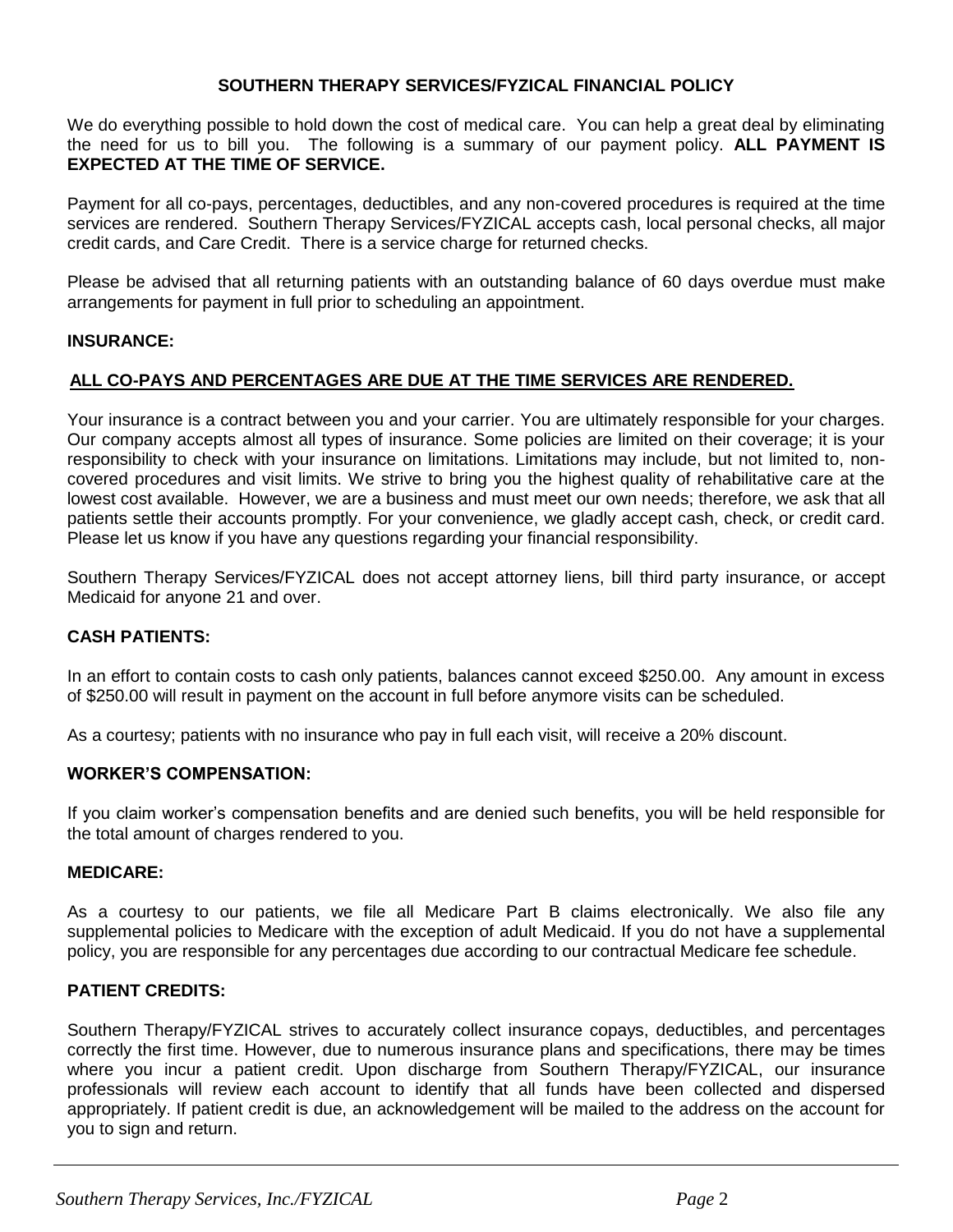## **MISSED APPOINTMENTS/LATE CANCELLATIONS:**

Broken appointments represent a cost to us, to you, and to other patients who could have been seen at the time set aside for you. Cancellations are requested 24 hours prior to the appointment. We reserve the right to charge \$25.00 for missed or late-cancelled appointments. Excessive abuse of scheduled appointments will result in discharge from treatment.

## **PRIVACY NOTICE:**

Southern Therapy Services/FYZICAL will use and disclose your personal health information to treat you, to receive payment for the care we provide, and for other healthcare operations. We have prepared a detailed NOTICE OF PRIVACY to help you better understand our policies in regards to your personal health information. By signing below, I hereby acknowledge I have read Southern Therapy Services/FYZICAL Privacy Notice.

# **COLLECTION POLICY:**

Southern Therapy/FYZICAL strives to assist all patients in meeting their financial obligation prior to enlisting the assistance of a collection agency. Third-party debt collection agencies will be enlisted only after all reasonable collection and payment options have been exhausted. Agencies may help resolve accounts for services where patients are uncooperative in making payments, have not made appropriate payments, or have been unwilling to provide reasonable financial and other data to support their request for charity care.

Collection agency staff will uphold the confidentiality and individual dignity of each patient.

In the event my account becomes past due and is referred to an outside collection agency or attorney, I will be responsible for the collection costs at the rate of 27% of the balance due, in addition to the amount owed.

I have read and understood the Southern Therapy Services/FYZICAL Financial Policy. I agree to assign insurance benefits to Southern Therapy Services/FYZICAL.

| <b>Signature of Patient/Responsible Party</b> | <b>Date</b> |  |
|-----------------------------------------------|-------------|--|
| Southern Therapy/FYZICAL Representative       | <b>Date</b> |  |
|                                               |             |  |

*Only to be completed by Southern Therapy Services/FYZICAL:*

After a good faith attempt to obtain an Acknowledgment of receipt, the patient or representative refused to sign or was unable to sign the Privacy Notice for the following  $reason(s):$ \_\_\_\_\_\_\_\_\_\_\_\_\_\_\_\_\_\_\_\_\_\_\_\_\_\_\_\_\_\_\_\_\_\_\_\_\_\_\_\_\_\_\_\_\_\_\_\_\_\_\_\_\_\_\_\_\_\_\_\_\_\_\_\_\_\_\_\_\_\_\_\_\_\_\_\_\_\_\_\_\_\_\_\_\_

\_\_\_\_\_\_\_\_\_\_\_\_\_\_\_\_\_\_\_\_\_\_\_\_\_\_\_\_\_\_\_\_\_\_\_\_\_\_\_\_\_\_\_\_\_\_\_\_\_\_\_\_\_\_\_\_\_\_\_\_\_\_\_\_\_\_\_\_\_\_\_\_\_\_\_\_\_\_\_\_\_\_

SOUTHERN THERAPY/FYZICAL REPRESENTATIVE DATE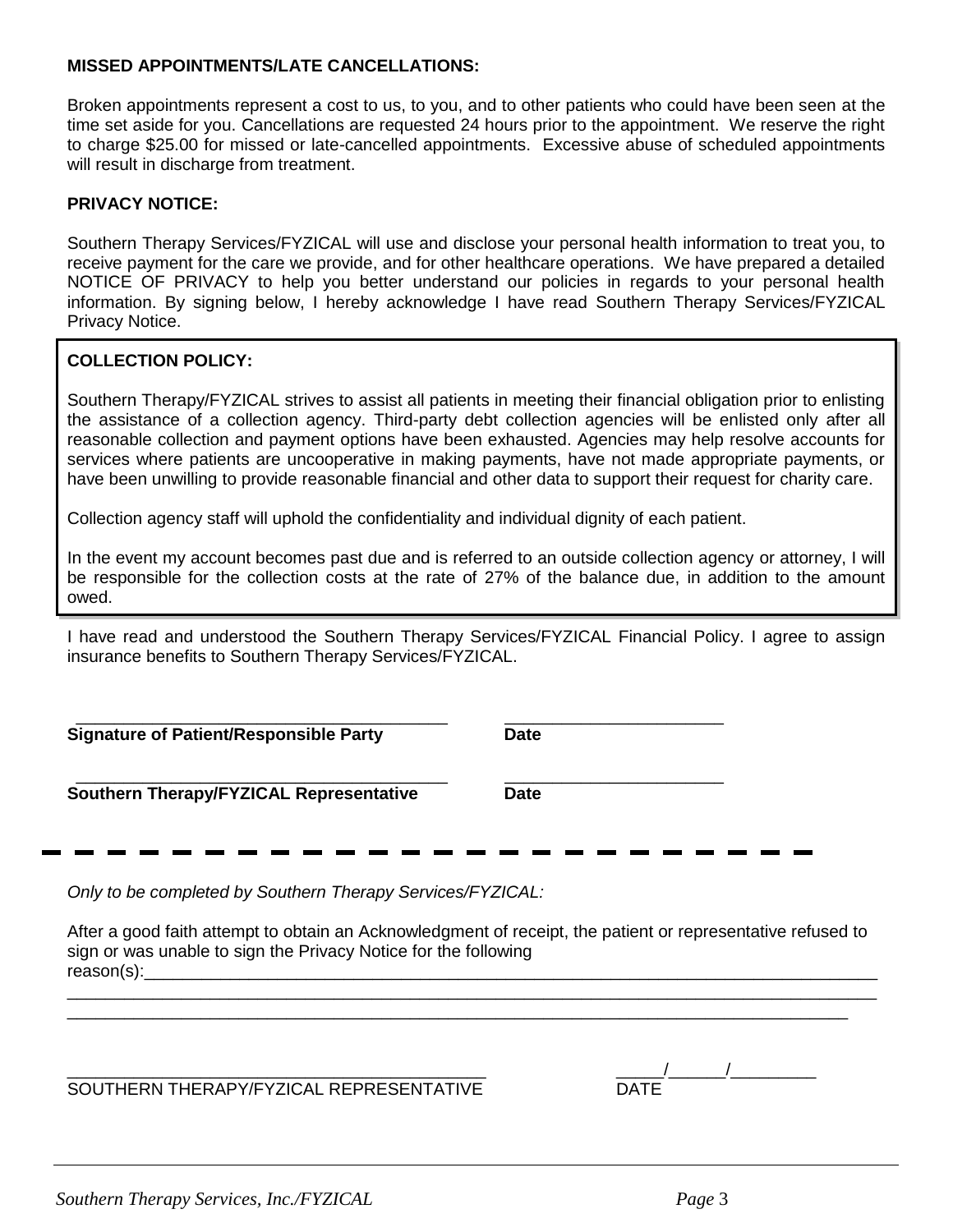# **NOTICE OF APPOINTMENT TIMES:**

Dear Valued Patient:

We appreciate your trust in choosing Southern Therapy Services/FYZICAL for your rehabilitation needs. Our desire is for your time with us to be "Gold Standard" in every way. We bring state-of-the-art care in a comfortable and education oriented setting and are committed to providing the highest quality rehabilitation services possible.

Healthcare providers are notorious for making patients wait; Southern Therapy Services/FYZICAL is the exception. Our goal is to see all patients at their appointed time (no more than 10 minutes beyond this). We ask for your assistance in reaching this goal by observing the following points:

- Your scheduled appointment time is reserved for you on your therapist's schedule. If you are running late, please contact our office and establish that we can still keep the appointment or if it is best to reschedule.
- We strive to keep your check-in time at a minimal. On your first visit, please arrive 20 minutes prior to your scheduled visit in order to fill out the required paperwork.
- We realize situations occur that make cancelling an appointment necessary. Please call us at your earliest convenience if you know you must reschedule.
- Our therapists reserve one half hour to one hour per patient. If someone fails to show up to their scheduled appointment without prior notification, our therapists are not able to schedule someone else in your place.
- We are honored to serve you and sincerely appreciate each of our patients. If we can assist in any way, do not hesitate to ask.

**CARROLITON** 812 South Park Street 770-834-7436

**BREMEN** 300 Alabama Avenue 770-537-6477

**VILLA RICA** 214 Maple Street 770-459-4555